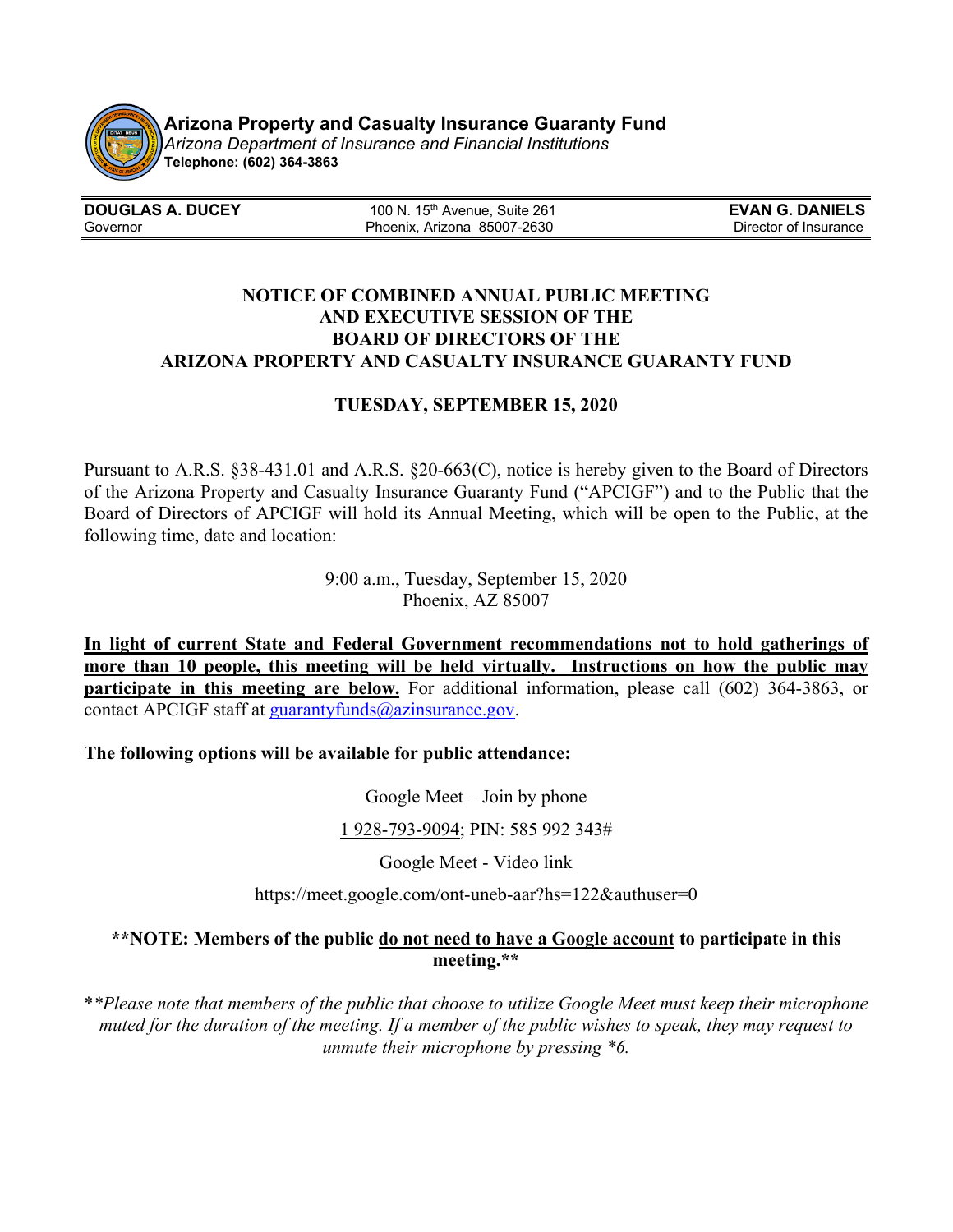As indicated in the Agenda, the Board of Directors may vote to go into Executive Session to discuss certain matters. Such executive session will not be open to the public.

The Agenda for the meeting is as follows:

- 1. Announcement that the Annual Meeting will be conducted in accordance with the Anti-Trust Compliance Policy adopted by the Board of Directors and in compliance with Arizona law (A.R.S. §§ 38-501 to 38-511) concerning the disclosure of conflicts of interest with regard to any matter before the Board for consideration.
- 2. Review, discussion and possible approval of the minutes of the Meeting of the Board of Directors held March 10, 2020.
- 3. Executive Session, pursuant to A.R.S. § 38-431.03(A)(3), to confer with legal counsel concerning legal issues in connection with items referenced in this Notice and Agenda.
- 4. Report concerning detection and prevention of insolvency activity, and any discussion or action related thereto.
- 5. Executive Session, pursuant to A.R.S. § 38-431.03(A)(2) and A.R.S. § 20-671, for the purpose of receiving information about and discussing the financial condition of one or more member insurers.
- 6. Election of officers and appointment of standing committees.
- 7. Financial Reports and any discussion and action related thereto as follows:
	- A. Report concerning the results of the independent financial audit for the year ended December 31, 2019;
	- B. Review of the performance of the APCIGF investment portfolios through August 31, 2020;
	- C. Review of the financial condition of APCIGF through July 31, 2020.
	- D. Report concerning the Auditor General's review of APCIGF's financial statements with respect to the FY2020 CAFR.
- 8. Report regarding claims activity through August 31, 2020, and any discussion, consideration, or decisions related thereto:
	- A. Auto Account;
	- B. Other Account;
	- C. Workers' Compensation Account.